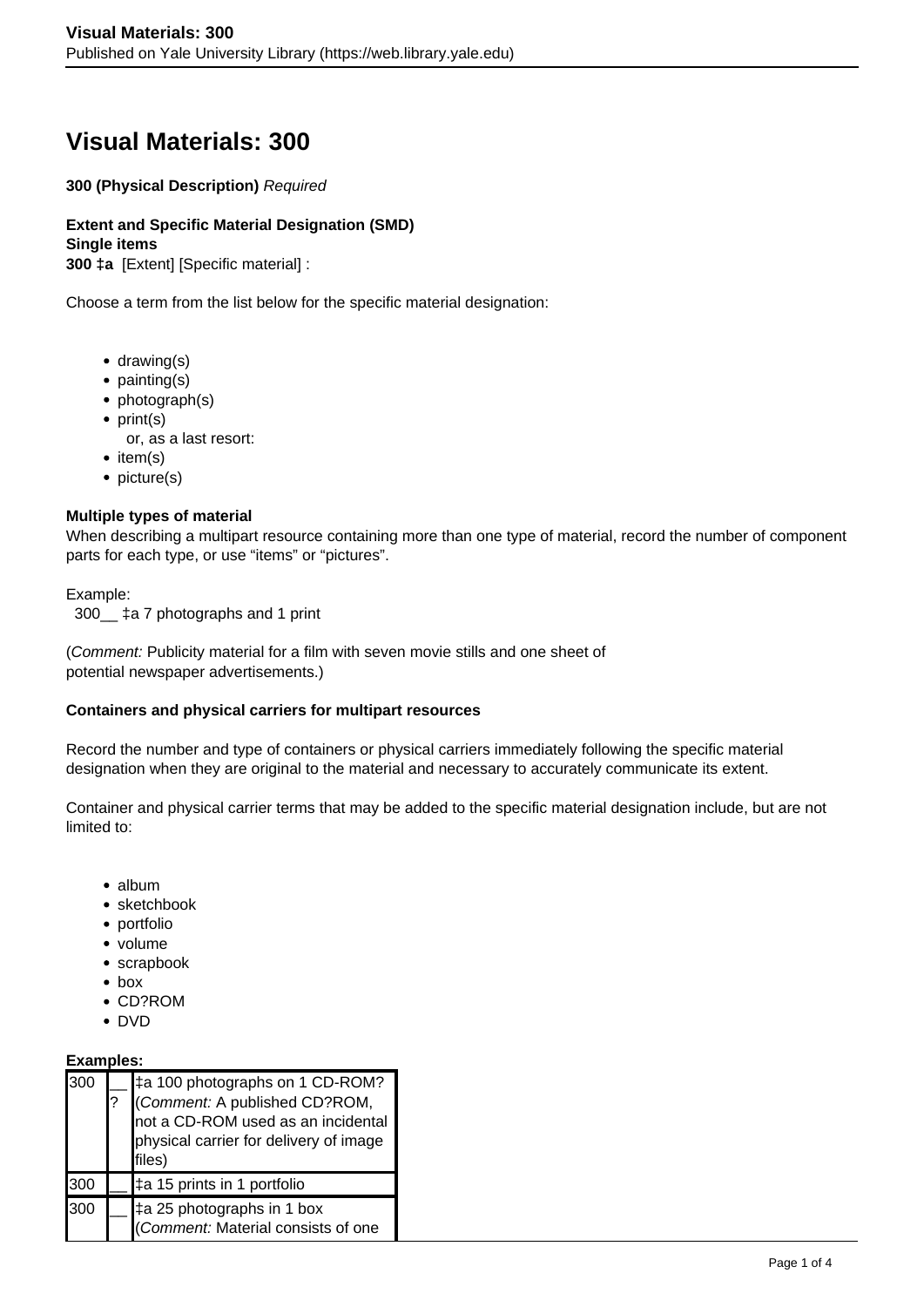## **Visual Materials: 300**

Published on Yale University Library (https://web.library.yale.edu)

|     |  |                                     | portfolio and one box, issued as a set<br>by the artist)                                                                                                                                       |  |
|-----|--|-------------------------------------|------------------------------------------------------------------------------------------------------------------------------------------------------------------------------------------------|--|
| 300 |  |                                     | ‡a 21 drawings in 1 volume<br>(Comment: Cataloger judged the item<br>to be a multipart resource because<br>the volume is a finished product<br>assembled in imitation of a published<br>book.) |  |
|     |  |                                     | Multiple images on one support:                                                                                                                                                                |  |
| l30 |  |                                     | ‡a 2 drawings on 1<br>sheet?                                                                                                                                                                   |  |
| 30  |  | ‡a 2 photographs on 1<br>card mount |                                                                                                                                                                                                |  |

Treat photographs printed photo-mechanically as photographs.

Treat the paired images of a stereograph as a single item.

| '30 I |  | $\pm$ a 1 photograph |  |
|-------|--|----------------------|--|
|       |  |                      |  |

Treat other non?photographic images printed photo-mechanically as prints. Record the medium or process of production in the other physical details element.

### **Other physical details**

Record additional physical characteristics of material as appropriate to the materials and cataloger expertise, including medium, primary and secondary supports, photographic form (e.g., print, transparency), and color. Whenever possible, use standard terminology from resources such as the Thesaurus for Graphic Materials and the Art an Architecture Thesaurus.

For loose photos and prints: use terms for specific technical processes where positive identification is possible. Example of terms: cyanotypes, engravings, salted paper prints, albumen prints, sepia wash over pencil, watercolor over pencil, etc.

**300 ‡b** [medium], [color] [support] ;

## **Photographs**

## **Examples:**

| 30<br>$\overline{0}$ | ‡a 1 photograph : ‡b<br>color print                                                                    |  |
|----------------------|--------------------------------------------------------------------------------------------------------|--|
| 30<br>0              | ‡a 1 photograph :‡b<br>negative, collodion on<br>glass                                                 |  |
| 30                   | ‡a 15 photographs : ‡b<br>gelatin silver and<br>albumen prints                                         |  |
| 30<br>$\overline{0}$ | ‡a 1 photograph : ‡b<br>photogram                                                                      |  |
| 30<br>Ō              | ‡a 1 drawing : ‡b<br>computer-aided design<br>(Comment: Example is<br>a print?out of a CAD<br>drawing) |  |
| 30                   | ‡a 24 photographs : ‡b<br>transparencies<br><i>Comment:</i> A set of<br>educational lantern<br>slides) |  |

**Born?digital images** (Subfield ‡c is not used for digital formats)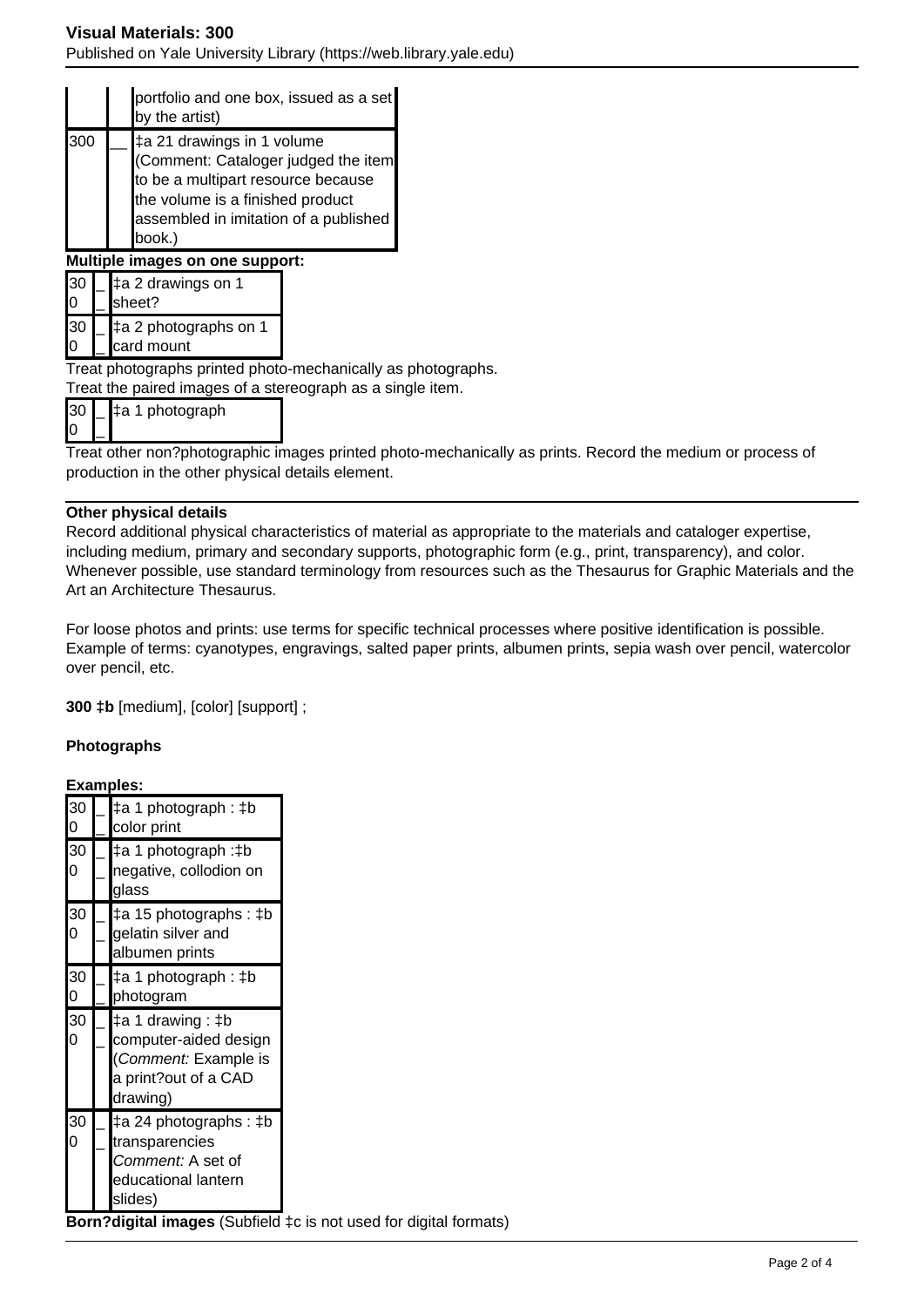# **Examples:**

45 photographs : digital, JPEGs 10 photographs on 1 CD-ROM : digital, TIFFs 1 drawing : digital, PDF, computer-aided design

For non?photographic prints, provide information about the specific method of printing, the support, or other physical characteristics.

| 30<br>0 | $\sharp$ a 1 print : $\sharp$ b relief     |                                                                                                  |
|---------|--------------------------------------------|--------------------------------------------------------------------------------------------------|
| 30<br>0 | $\pm a 1$ print : $\pm b$<br>engraving?    |                                                                                                  |
| 30<br>0 | ‡a 1 print : ‡b intaglio                   |                                                                                                  |
| 30<br>0 | ‡a 1 print : ‡b<br>photogravure            |                                                                                                  |
| 30<br>0 | ‡a 1 print : ‡b on green<br>paper          |                                                                                                  |
| 30<br>0 | ‡a 1 print : ‡b<br>photomechanical         |                                                                                                  |
|         |                                            | For drawing and paintings, provide information about the medium, production tools, support, etc. |
| 30<br>0 | ‡a 1 drawing : ‡b pen<br>and ink on paper? |                                                                                                  |
| 30<br>0 | ‡a 1 painting : ‡b oil on<br>canvas        |                                                                                                  |
| 30      | ‡a 1 picture : ‡b cut-                     |                                                                                                  |

### **Size and dimensions**

paper silhouette

300 ‡c [what is being measured] [size height x width], on [support, size height x width]

Generally record dimensions in terms of height x width (as the image would be viewed) and specify what is being measured, recording the height first, and record dimensions in centimeters rounded up to the nearest whole centimeter. If the material measures less than 10 centimeters in the longest dimension, give the dimensions in millimeters, or if the convention of the format is to record size in millimeters (i.e., slide film) or when measuring plate marks of intaglio prints which are traditionally expressed using millimeters.

# **Example:**

0

 $\overline{a}$ 

- 1 drawing ; sheet 18 x 14 cm
- Optional note: Vertical orientation
- 1 photograph : gelatin silver print ; sheet 26 x 21 cm
- Comment: This Example is a standard 8 x 10 photographic print
- 1 photograph : nitrate negative ; film width 35 mm
- Comment: Example is one frame of film.
- 1 print : etching ; plate mark 83 x 67 mm

Comment: Plate marks of intaglio prints are traditionally measured in millimeters.

**Format:** Record information about the format (i.e., physical presentation) for material commonly described in terms of format. Add the format followed by the word "format" in parentheses following the dimensions element.

- 1 photograph : color photomechanical print ; sheet 9 x 14 cm (postcard format)
- 1 print : lithograph, color ; sheet 80 x 55 cm (poster format)
- 1 photograph : gelatin silver print, black and white ; sheet 26 x 21 cm (8 x 10 format) Comment: Dimensions are given as height x width, format is given according to common English usage, with the smaller number first)